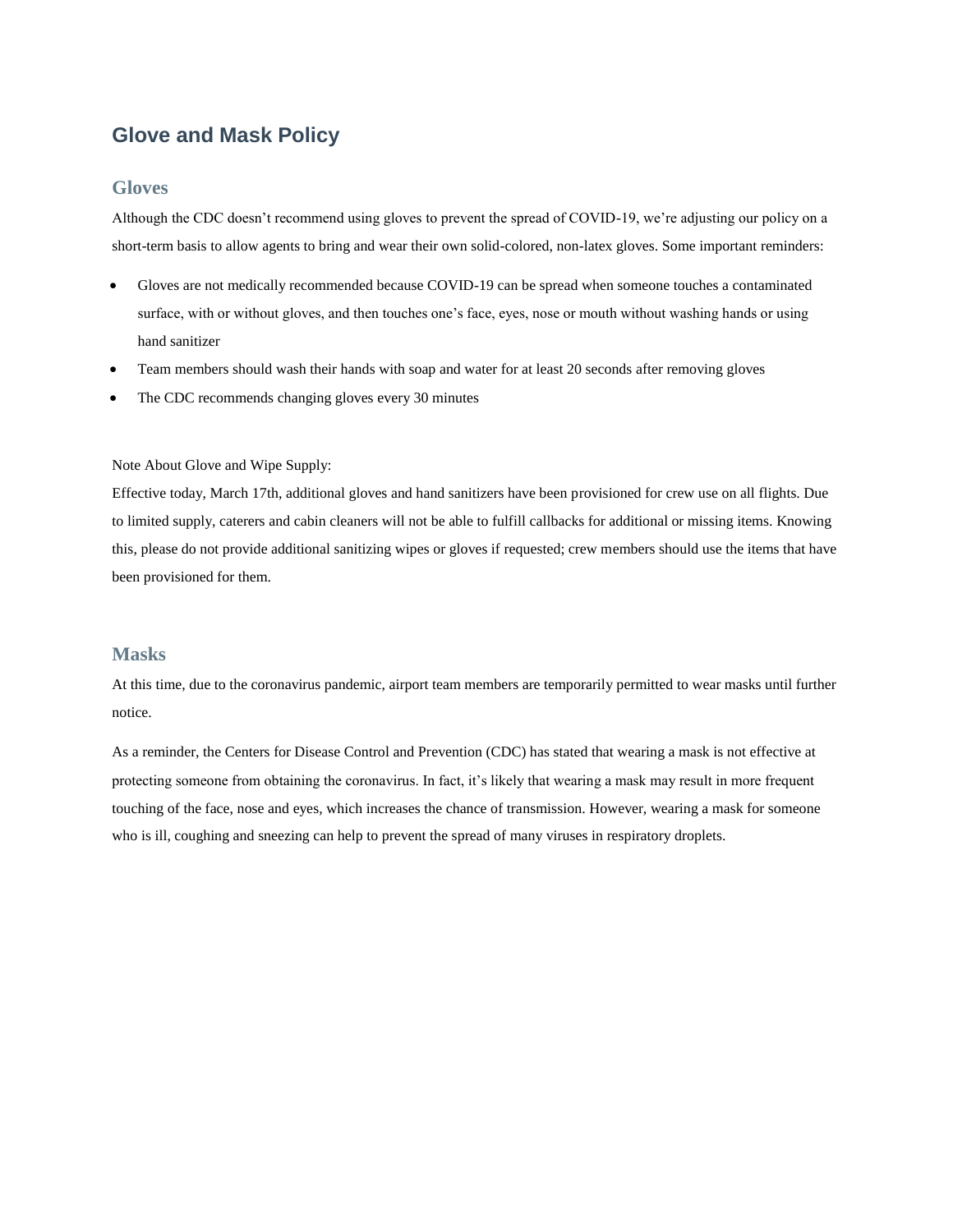**- My Envoy Air - https://my.envoyair.com -**

# **Voluntary Personal Leaves of Absence (VPLOA)**

Posted By *Adam* On March 20, 2020 @ 8:45 am In HR Benefits | Comments Disabled

*Updated March 25, 2020. Read the VPLOA announcement on [my.envoyair.com](https://my.envoyair.com/index.php/envoy-offers-voluntary-personal-leave-of-absence/) [1] .*

# **Medical benefits**

You will be eligible for medical, dental & vision coverage, life insurance or AD&D benefits at active employee rates. During a VPLOA, you will be responsible for payment of your portion of all premiums, which will be direct billed to you.

# **Travel privileges**

You will retain all non-revenue travel privileges provided to active team members.

## **Frequently asked questions**

## **Is this leave paid?**

No. This is an unpaid voluntary personal leave of absence, or VPLOA. Employees on a VPLOA will be treated as if on active status for seniority purposes. Employees on a VPLOA will accrue seniority in the same manner as a Personal Leave of Absence. Please refer to your applicable Collective Bargaining Agreement for more information.

## **What is the duration of the leaves being offered?**

Because the changes to our operation are limited the company will determine – based on operational demand and the level of employee interest – whether we are able to grant a leave of absence, as well as the timing and duration of that leave. Currently, the Company is only offering a VPLOA for ground workers from April 7 until May 6, with the possibility of extension. For crewmembers, a limited number of leaves will be granted on a 30-day bid month basis, starting in April. Depending on schedule requirements, leaves may be extended to subsequent bid months.

## **Who is eligible for this leave of absence?**

Absent exceptions required by law, employees that are in an "active status" as of March 20, 2020 will be eligible to bid for this extended VPLOA option in the following groups, but may extend the option to additional locations in the future. Active status for purposes of this agreement is defined as an employee on payroll receiving pay from the company.

Customer Services employees in Los Angeles (LAX), New York (LGA & JFK), Chicago (ORD), Miami (MIA), Dallas-Fort Worth (DFW) and outstations GSE Maintenance employees systemwide Maintenance and Stores employees in LGA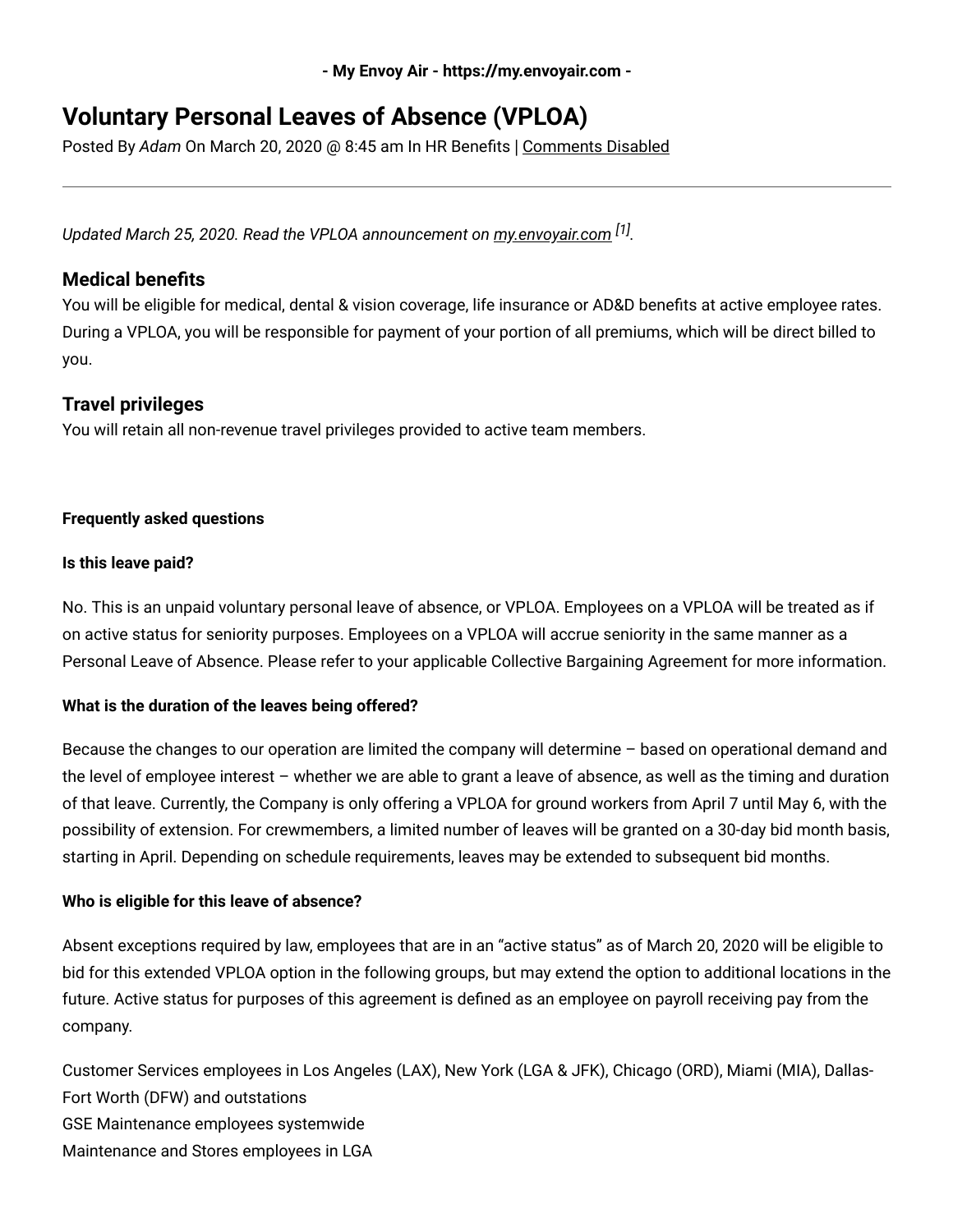Flight Attendants and Pilots systemwide on a 30-day bid month basis, starting in April.

#### **Which benefits do I keep while I am on this leave of absence?**

Employees on a VPLOA will continue to be eligible for non-revenue travel privileges provided to active team members. Employees on a VPLOA will also be eligible for medical, dental & vision coverage, life insurance or AD&D benefits at active team member rates. During a VPLOA, an employee will be responsible for payment of the employee portion of all premiums, which will be direct billed to the employee. An employee's failure to make timely premium payments will result in the loss of coverage, subject to the Company's regular premium collection process.

#### **How are the number and location of VPLOAs determined?**

The company will determine the duration and total number of VPLOAs, as well as the specific work groups and locations where the VPLOAs will be offered. VPLOAs will be awarded based on availability and in accordance with the terms of your collective bargaining agreement. The start and end dates of the VPLOAs will be determined by the company.

#### **Can I collect unemployment benefits while on a VPLOA?**

If the company receives a request for information from a state or local agency with responsibility for unemployment compensation claims, the company will respond by providing factually accurate information regarding an employee's status. However, the company will not actively contest an employee's claim for unemployment compensation benefits.

#### **How long do I have to decide?**

Please refer to the chart below to determine the deadline for applying for a VPLOA. The company can choose to offer additional leave opportunities on these same terms in the future, but there is no guarantee that it will.

| <b>Location</b> | Workgroup                | <b>Deadline (Midnight CT)</b> | <b>Point of Contact</b>           |
|-----------------|--------------------------|-------------------------------|-----------------------------------|
| Systemwide      | Pilots                   | March 30, 2020                | Robert Neider <sup>[2]</sup>      |
| Systemwide      | <b>Flight Attendants</b> | March 30, 2020                | Lisa Snyder <sup>[3]</sup>        |
| <b>LAX</b>      | <b>Customer Services</b> | March 30, 2020                | Amber Rivera <sup>[4]</sup>       |
| <b>LGA</b>      | <b>Customer Services</b> | March 30, 2020                | Rodger Recker <sup>[5]</sup>      |
| <b>LGA</b>      | Maintenance              | March 30, 2020                | Stephen Day <sup>[6]</sup>        |
| LGA             | <b>Stores</b>            | March 30, 2020                | Jack Badgero <sup>[7]</sup>       |
| JFK.            | <b>Customer Services</b> | March 30, 2020                | Shontell Morris <sup>[8]</sup>    |
| <b>ORD</b>      | <b>Customer Services</b> | March 30, 2020                | Eric Spence <sup>[9]</sup>        |
| <b>DFW</b>      | <b>Customer Services</b> | March 30, 2020                | Lita Humprey <sup>[10]</sup>      |
| <b>MIA</b>      | <b>Customer Services</b> | March 30, 2020                | Donald Dauernheim <sup>[11]</sup> |